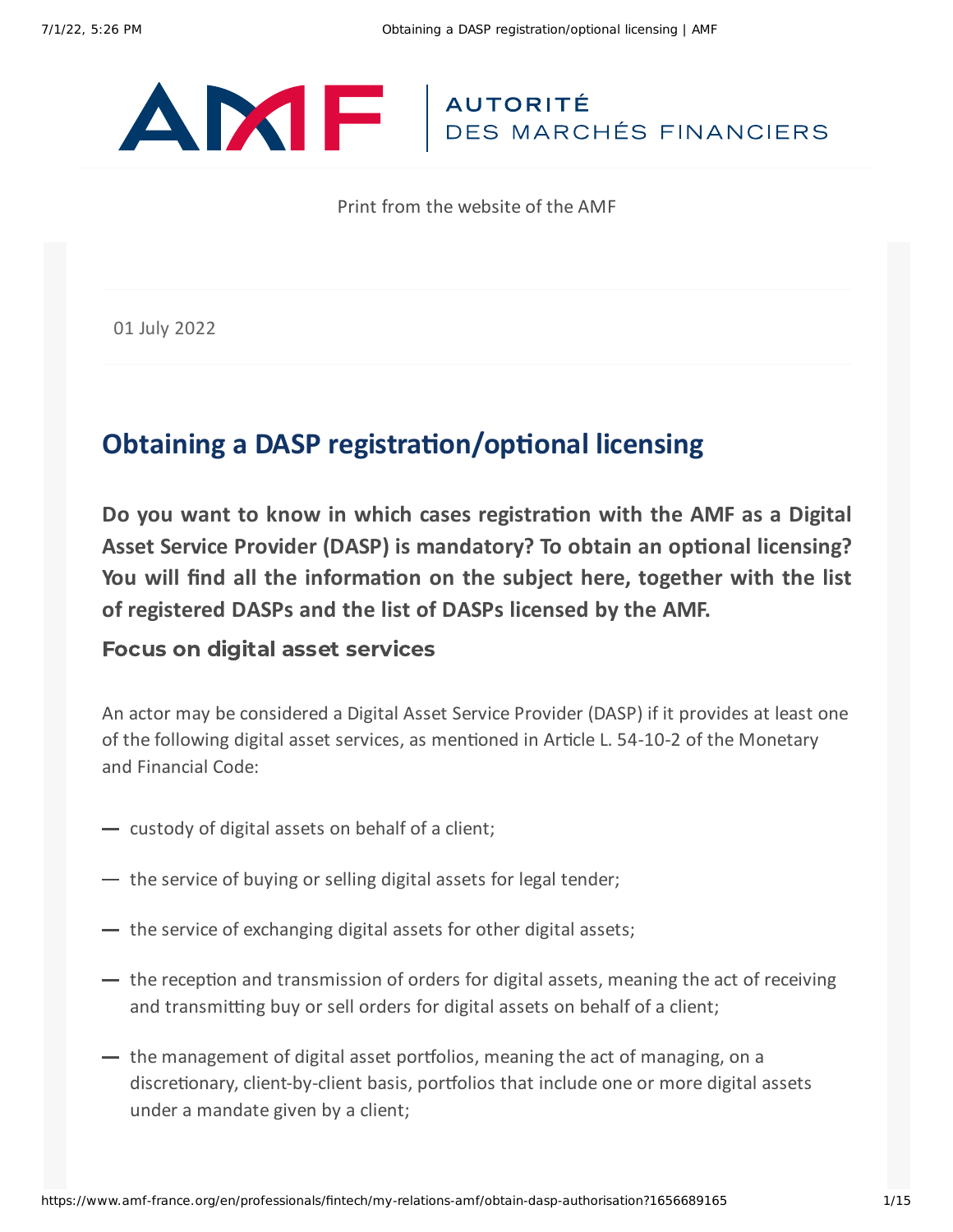- advice to investors in digital assets, which means giving personalised recommendations to a third party, either at their request or on the initiative of the service provider providing the advice, concerning one or more digital assets;
- $-$  digital asset underwriting, defined as the act of purchasing digital assets directly from a digital asset issuer, with a view to subsequently selling them;
- $-$  the guaranteed placement of digital assets, which consists in searching for buyers on behalf of a digital asset issuer and guaranteeing them a minimum amount of purchases by undertaking to buy the digital assets not placed;
- $-$  the non-guaranteed placement of digital assets, meaning the act of searching for buyers on behalf of a digital asset issuer without guaranteeing them an amount of purchases.
- $-$  the operation of a trading platform for digital assets. This concerns the management of one or more digital asset trading platforms, within which multiple buying and selling interests expressed by third parties for digital assets in exchange for other digital assets or a currency that is legal tender can interact in such a way as to result in the conclusion of contracts.

## In which cases is registration with the AMF mandatory?

Mandatory registration for four services

If you want to provide the following services in France:

- $\rightarrow$  digital asset custody; and/or
- buying or selling digital assets in a currency that is legal tender; and/or
- $\equiv$  exchanging digital assets for other digital assets; and/or
- $\rightarrow$  operation of a trading platform for digital assets;

you shall mandatorily register first with the AMF.

This obligation applies to DASPs established in France but also outside France, under the conditions specified by AMF Position DOC 2020-07 (see Read More).

For the first two services listed above, the AMF, in conjunction with the Autorité de Contrôle Prudentiel et de Résolution (ACPR), checks that you comply with the regulations on Anti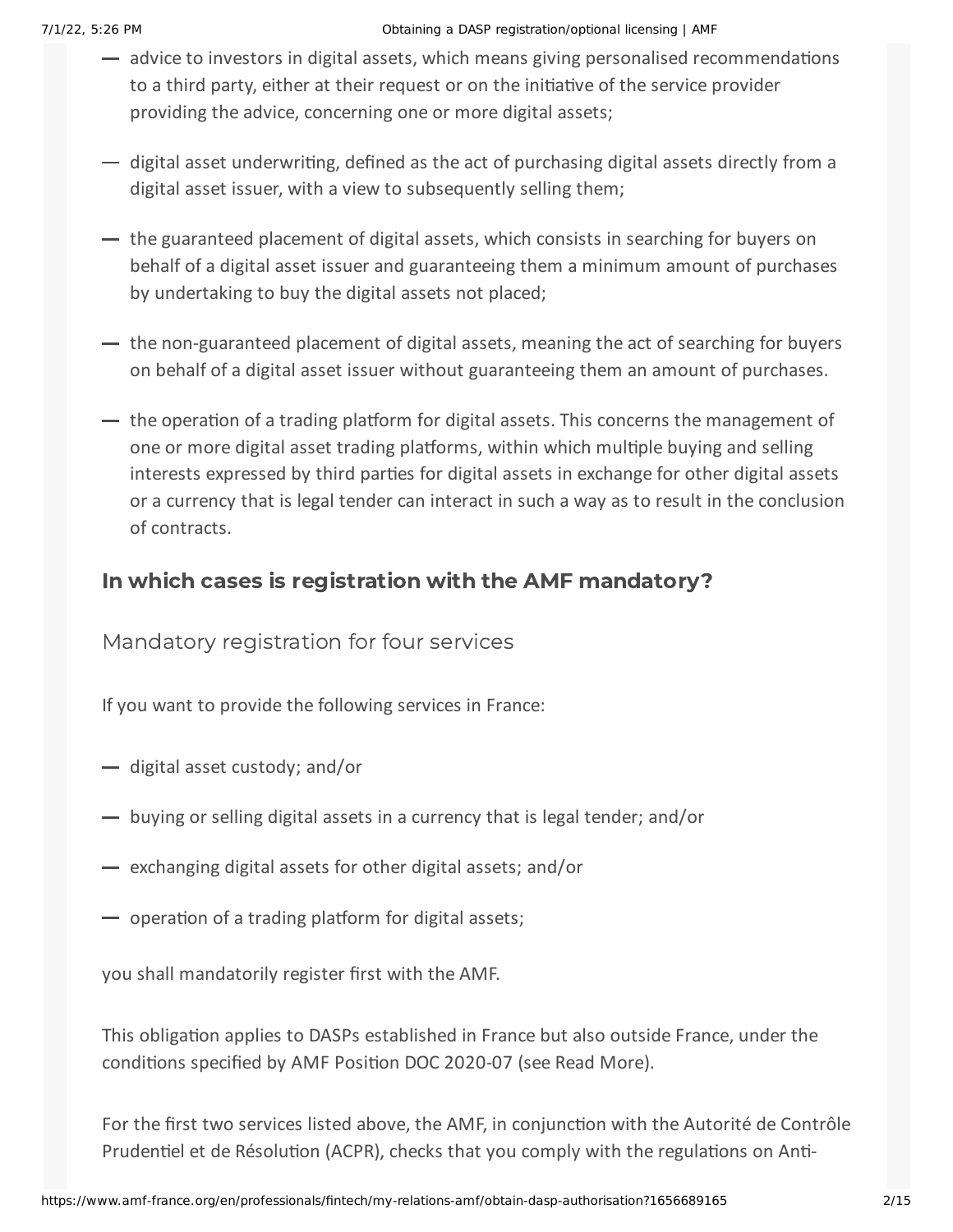Money Laundering and Combating the Financing of Terrorism (AML/CFT).

In all cases, the AMF checks the good repute and competence of the managers and beneficial owners of your organisation and seeks clearance from the ACPR.

It is important to remember that, regardless of the extent of the checks carried out by the AMF and the ACPR at the time of registration, as amended by Executive Order No. 2020- 1544 of 9 December 2020 (see Read More), DASPs must fulfil all obligations regarding antimoney laundering, combating the financing of terrorism and asset freezing (AML/CFT).

## Compiling your registration application

The list of items required to compile your registration application can be found in the following texts:

- Article D. 54-10-2 of the [Monetary](https://www.legifrance.gouv.fr/codes/article_lc/LEGIARTI000039408736/2019-11-23/) and Financial Code;
- AMF Instruction [DOC-2019-23](https://www.amf-france.org/en/regulation/policy/doc-2019-23).

To guide you in compiling this application, the AMF staff have produced forms specifying the required information and documents according to the planned activity and the nature of the approvals that you are applying for (see below).

## How to submit your registration application

You would like to submit a registration application. Before submitting your application, discussions may be held with the AMF and ACPR staff to confirm with you the legal classification of the activities performed and answer your questions.

Before submitting an application, you must make sure that your project is precisely defined. In case of doubt regarding the maturity of your project, you can question the Fintech, Innovation and Competitiveness team of the AMF by means of the [contact](https://www.amf-france.org/en/professionals/fintech/my-relations-amf/discuss-amf-about-my-project/information-request) form URL = [https://www.amf-france.org/en/professionals/fintech/my-relations-amf/discuss-amfabout-my-project/information-request].

The application may be submitted when all the items are ready and all the required annexes and forms have been filled in. Your application should contain a detailed narrative description of the digital-asset services for which you want to obtain registration.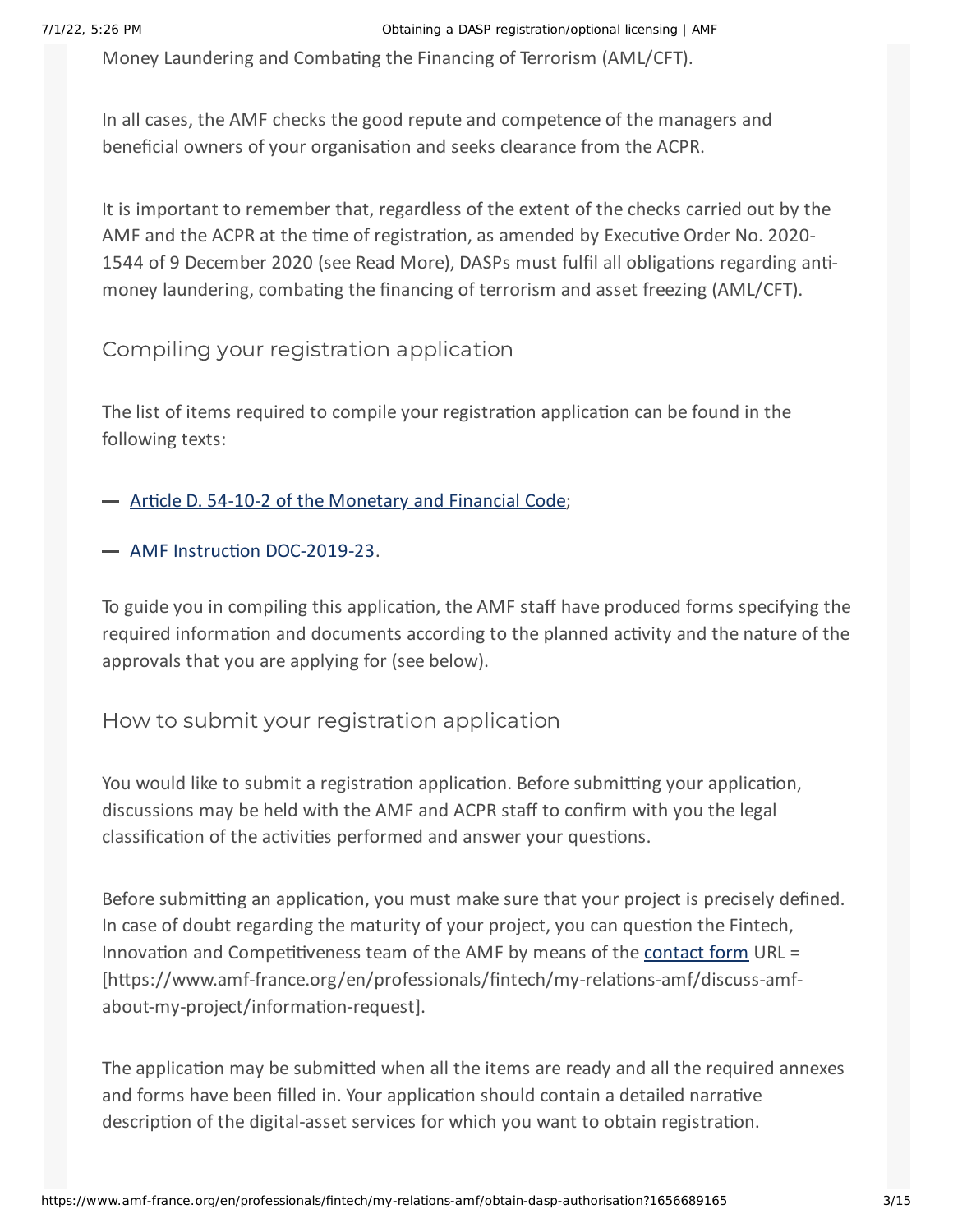#### 7/1/22, 5:26 PM Obtaining a DASP registration/optional licensing | AMF

A significant change after submission of your application may require that it be re-examined completely by the authorities and therefore be considered as the submission of a new application: in that case the regulatory deadlines start to run upon receiving the complete amended application.

The AMF is the one-stop shop to which the registration application should be submitted. During the examination of your application, the AMF is your primary correspondent. Your AML/CFT system is analysed more specifically by the ACPR's dedicated team. Application supervisors from the two authorities are appointed to examine your application.

After submitting your application, one or more meetings/conference calls concerning the presentation of your project and of your AML/CFT system are organised by the AMF and ACPR.

If necessary, you may be requested to follow training concerning the money laundering and terrorist financing risks related to digital-asset services.

Registration application forms

To submit your registration application, you must fill in the [following](https://www.amf-france.org/en/forms-and-declarations/listed-companies-and-corporate-financing/digital-asset-service-provider-dasp) four forms URL = [https://www.amf-france.org/en/forms-and-declarations/listed-companies-and-corporate financing/digital-asset-service-provider-dasp], which specify the required information and documents:

- $-$  AMF DASP Form;
- AMF DASP Executive Manager Form;
- AMF DASP Significant Shareholders Form;
- AMF DASP Programme of operations.

The registration application and its constituent parts shall be sent by email to the AMF at the following address: [psan@amf-france.org](mailto:psan@amf-france.org) URL = [mailto:psan@amf-france.org].

For bulky documents, the AMF staff could open an account for you on the AMF's encrypted email service.

## How to obtain an optional licensing from the AMF?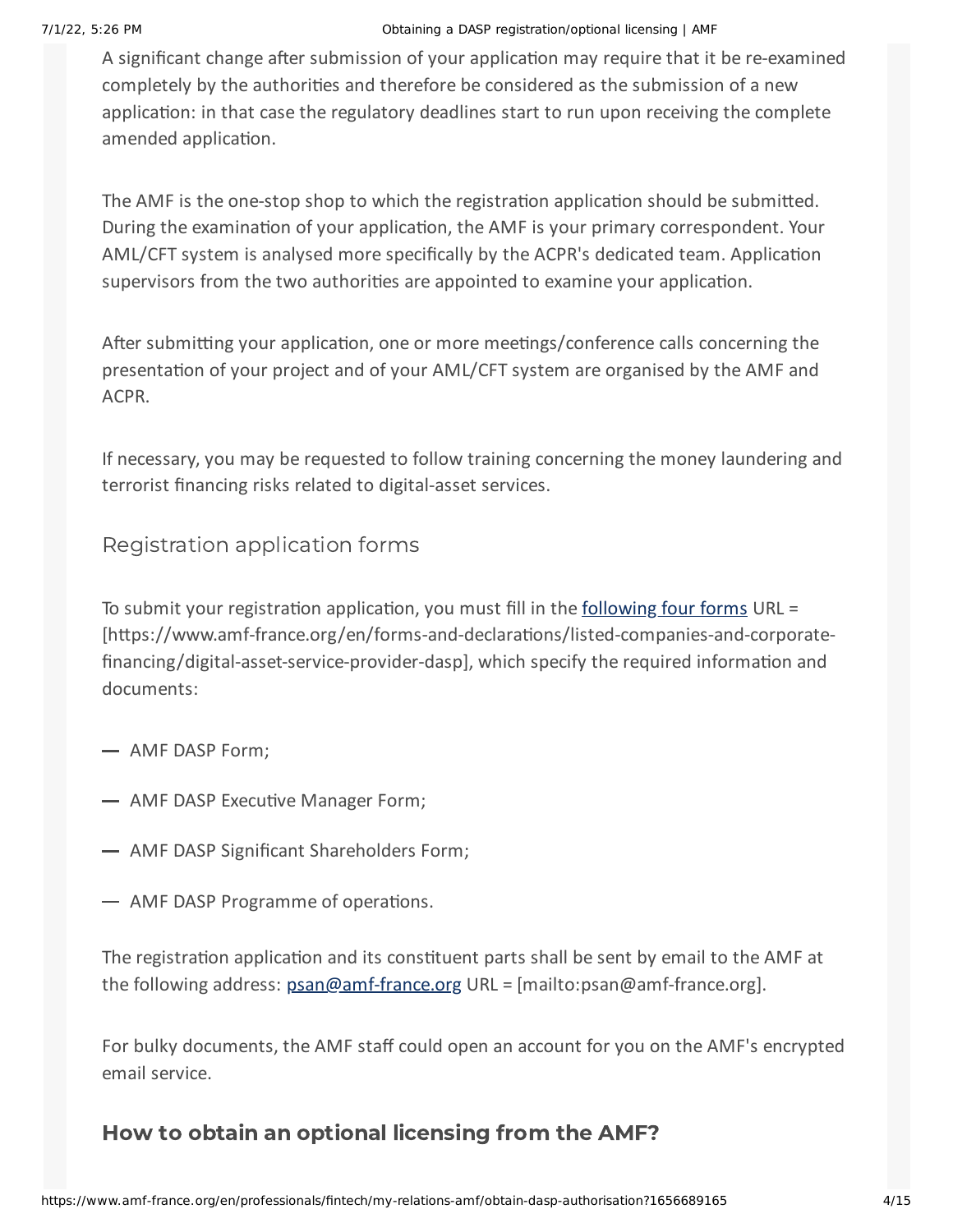#### 7/1/22, 5:26 PM Obtaining a DASP registration/optional licensing | AMF

If you provide one or more digital asset services and if your company is established in France, you may request that it be licensed by the AMF. In that case, you must comply with certain requirements in terms of organisation, financial resources and business conduct. The AMF publishes a list of licensed DASPs on its website.

Compiling your licensing application

The list of items required to compile your licensing application can be found in the following texts:

- Article D. 54-10-6 of the [Monetary](https://www.legifrance.gouv.fr/codes/article_lc/LEGIARTI000039408742/) and Financial Code;
- Article 721-2 of the AMF General [Regulation](https://www.amf-france.org/en/eli/fr/aai/amf/rg/article/721-2/20191219/notes);
- AMF Instruction [DOC-2019-23](https://www.amf-france.org/en/regulation/policy/doc-2019-23);
- AMF Instruction [DOC-2019-24](https://www.amf-france.org/en/regulation/policy/doc-2019-24).

How to submit your application

You would like to submit licensing application. Before submitting your application, discussions may be held with the AMF staff to answer your questions.

The application may be submitted when all parts of the licensing application are ready and all the required annexes and forms have been filled in. Your application should contain a detailed narrative description of the digital-asset services for which you want to obtain licensing.

A significant change after submission of your application may require that it be re-examined completely by the authorities and therefore be considered as the submission of a new application: in that case the regulatory deadlines start to run upon receiving the complete amended application.

The AMF is the one-stop shop to which the licensing application should be submitted. The AMF appoints an application supervisor who is your key contact person.

After you submit your application, one or more meetings/conference calls are organised by the AMF.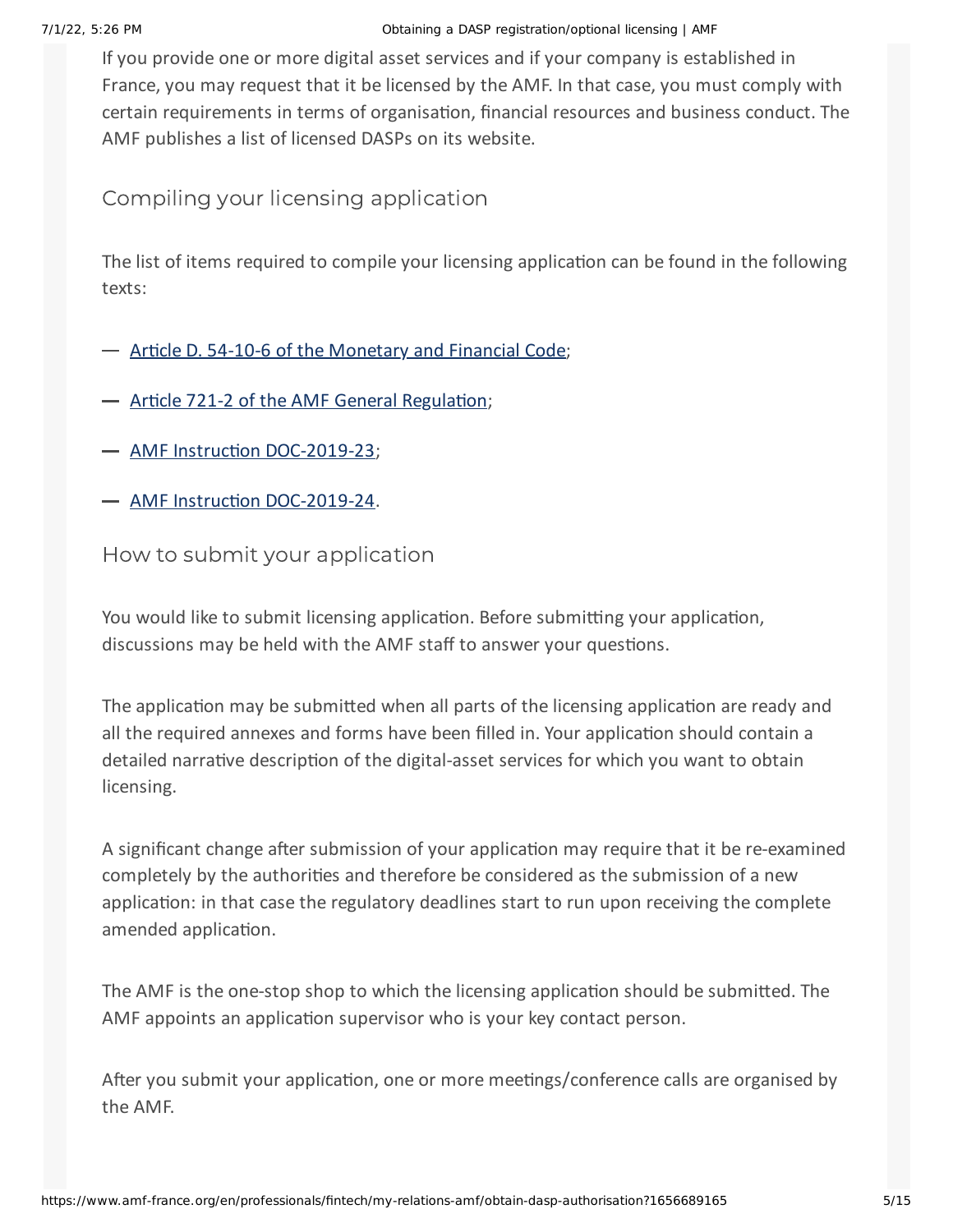#### 7/1/22, 5:26 PM Obtaining a DASP registration/optional licensing | AMF

If necessary, you may be requested to follow training concerning, in particular, the money laundering and terrorist financing risks related to digital-asset services.

Optional licensing application forms

To submit your application, you must fill in the [following](https://www.amf-france.org/en/forms-and-declarations/listed-companies-and-corporate-financing/digital-asset-service-provider-dasp) four forms URL = [https://www.amf-france.org/en/forms-and-declarations/listed-companies-and-corporate financing/digital-asset-service-provider-dasp], which specify the information and documents required for the compilation of your approval application:

 $-$  AMF DASP Form

- **AMF DASP Executive Manager Form**
- AMF DASP Significant Shareholders Form
- AMF DASP Programme of operations

The licensing application and its constituent parts shall be sent by email to the AMF at the following address: [psan@amf-france.org](mailto:psan@amf-france.org) URL = [mailto:psan@amf-france.org].

For bulky documents, the AMF staff could open an account for you on the AMF's encrypted email service.

The rules to be complied with, in brief

Rules on financial resources and organisation

The licensed DASP must notably comply with the following conditions:

- $\rightarrow$  either have professional indemnity insurance or a minimum amount of own funds;
- $-$  at least have one executive manager;
- $-$  have sufficient human and technical resources;
- have resilient IT systems;
- have an internal control system;
- $\rightarrow$  have a claims handling procedure;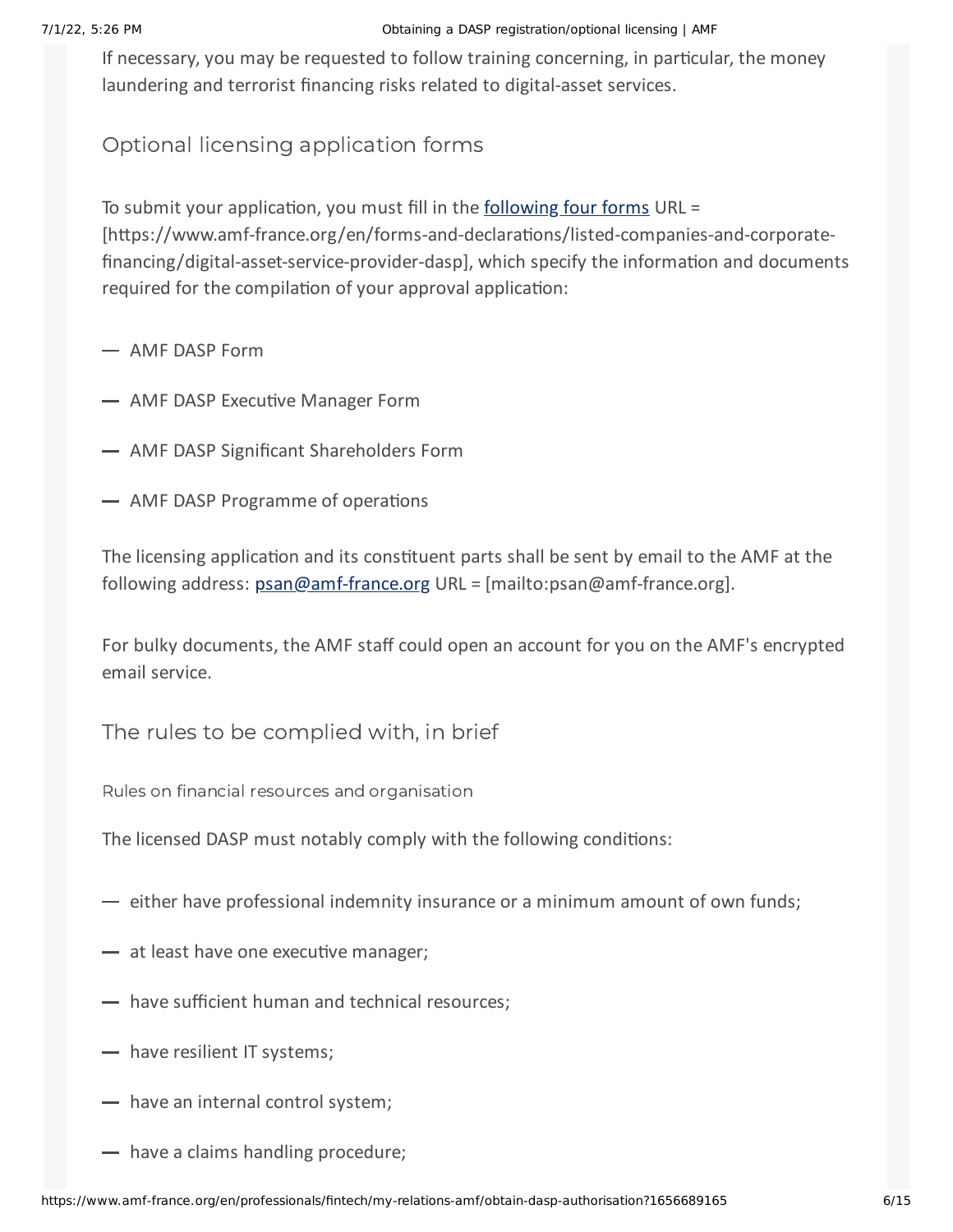- $\rightarrow$  have an organisation enabling it to avoid conflicts of interest;
- $-$  have procedures for the prevention of money laundering and the financing of terrorism.

Conduct of business rules

The licensed DASP must:

- communicate clear information to clients;
- sign a contract with their client;
- comply with the specific requirements for the services provided.

#### List of DASPs registered with the AMF

You will find hereunder the list of digital asset service providers (DASPs) registered with the AMF, after clearance by the ACPR, pursuant to Article L. 54-10-3 of the Monetary and Financial Code.

DASPs must be registered with the AMF to provide crypto-asset custody services (i.e. custody of your private keys by a digital asset service provider and its authority to use them on your behalf), the service of buying/selling crypto-assets in a currency that is legal tender, the service of exchanging digital assets for other digital assets, and the service of operating a trading platform for digital assets. This registration assumes that the AMF has carried out a number of checks to ensure:

- $\rightarrow$  the good repute and competence of the managers and beneficial owners;
- $-$  compliance by the DASP with the regulations on combating money laundering and terrorist financing (only for the services of crypto-asset custody and buying/selling crypto-assets in a currency that is legal tender).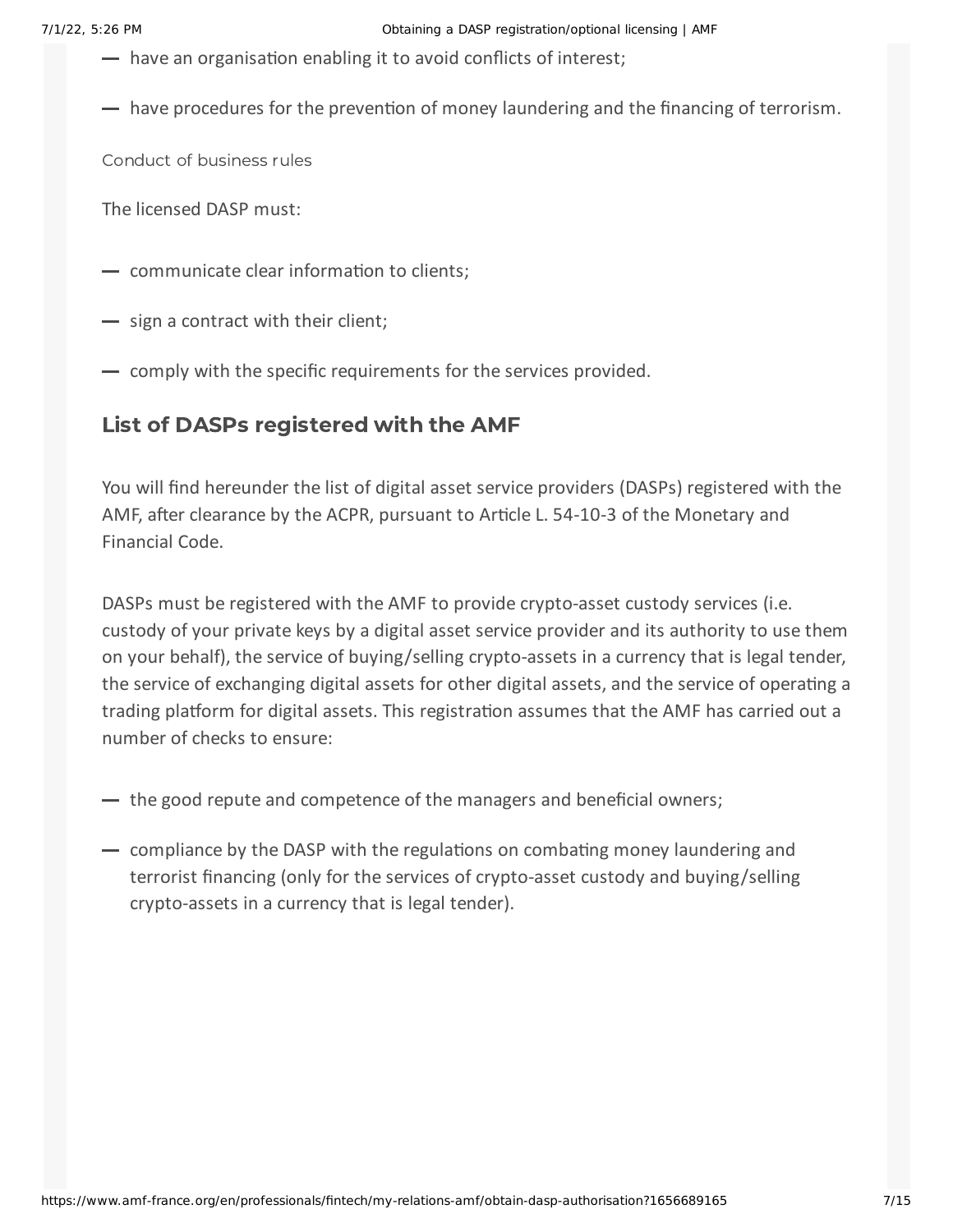| AMF<br>Registr<br>ation<br>No. | DASP name                                          | Date<br>of<br>regist<br>ration                                                        | Service registered                                                                                                                | Trade and<br>Companies<br>Register No. |
|--------------------------------|----------------------------------------------------|---------------------------------------------------------------------------------------|-----------------------------------------------------------------------------------------------------------------------------------|----------------------------------------|
| E2020-<br>001                  | COINHOUSE SAS                                      | 17/03<br>/2020<br>(regist<br>ration<br>$\left( \right)$<br>30/03<br>/2021             | Digital assets custody<br>Purchase/sale of digital assets for legal tender                                                        | 815 254 545                            |
|                                |                                                    | (exten<br>sion)                                                                       | Trading of digital assets for other digital assets                                                                                |                                        |
| E2020-<br>002                  | COINHOUSE CUSTODY<br>SERVICES SAS                  | 17/03<br>/2020                                                                        | Digital assets custody                                                                                                            | 843 699 455                            |
| E2020-<br>003                  | VOYAGER EUROPE SAS<br>(formerly LGO EUROPE<br>SAS) | 29/09<br>/2020<br>(regist<br>ration<br>$\lambda$<br>28/09<br>/2021<br>(exten<br>sion) | Digital assets custody<br>Purchase/sale of digital assets for legal tender<br>Exchange of digital assets for other digital assets | 844 846 683                            |
| E2020-<br>004                  | STACKINSAT SAS                                     | 29/09<br>/2020<br>(regist<br>ration<br>$\lambda$<br>20/07<br>/2021<br>(exten<br>sion) | Purchase/sale of digital assets for legal tender<br>Digital assets custody                                                        | 880 242 649                            |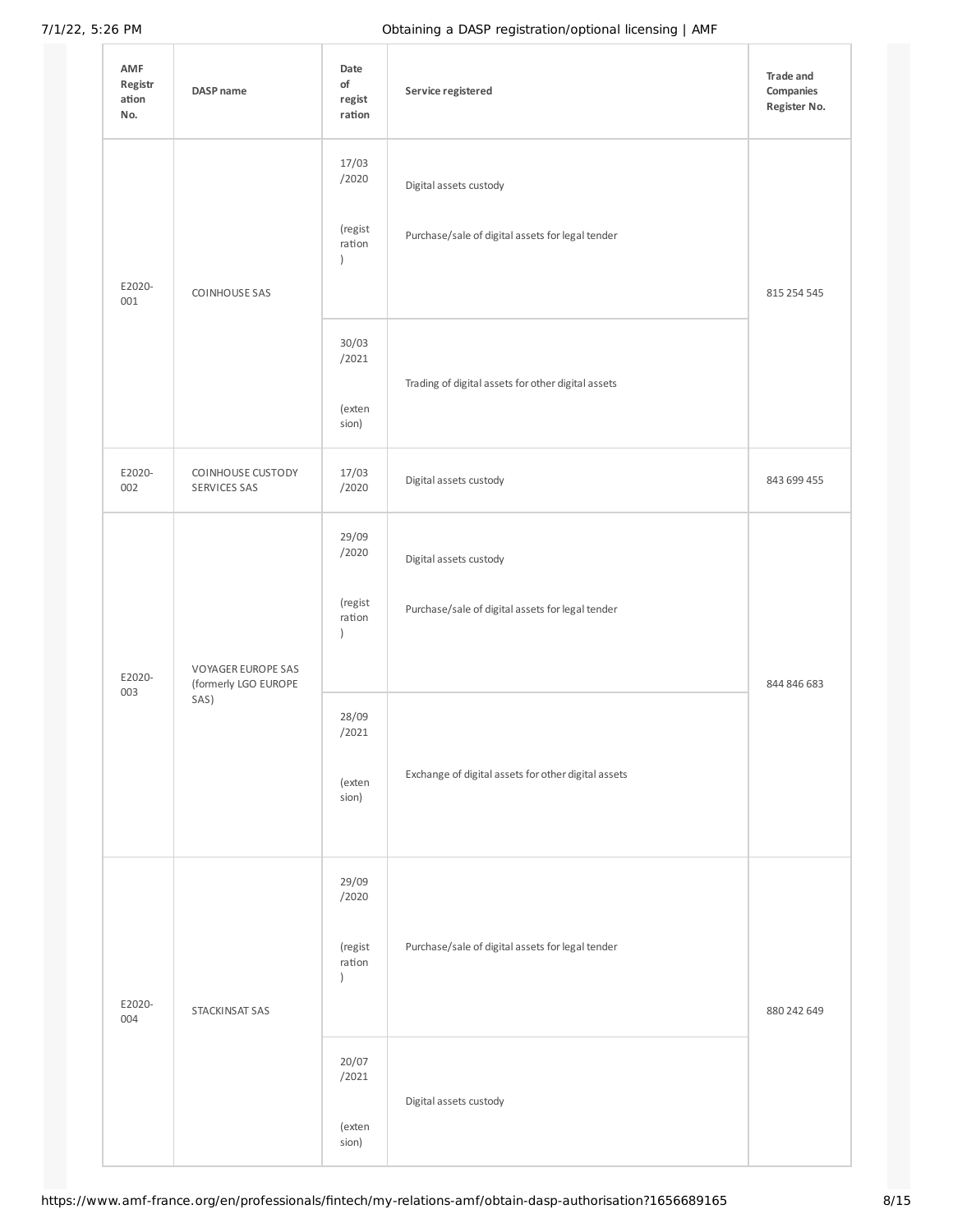| AMF<br>Registr<br>ation<br>No. | DASP name                                                        | Date<br>of<br>regist<br>ration                                         | Service registered                                                                                                                                                                  | Trade and<br>Companies<br>Register No. |
|--------------------------------|------------------------------------------------------------------|------------------------------------------------------------------------|-------------------------------------------------------------------------------------------------------------------------------------------------------------------------------------|----------------------------------------|
| E2020-<br>005                  | SHEELDMARKET SAS                                                 | 13/10<br>/2020<br>(regist<br>ration<br>$\mathcal{L}$<br>08/06<br>/2021 | Digital assets custody<br>Purchase/sale of digital assets for legal tender<br>Exchange of digital assets for other digital assets                                                   | 878 929 405                            |
|                                |                                                                  | (exten<br>sion)                                                        | Operation of a trading platform for digital assets                                                                                                                                  |                                        |
| E2020-<br>006                  | BITPANDA GMBH                                                    | 18/12<br>/2020<br>(regist<br>ration<br>$\lambda$                       | Digital assets custody<br>Purchase/sale of digital assets for legal tender                                                                                                          | FN 423018 k<br>(Vienna,<br>Austria)    |
|                                |                                                                  | 20/07<br>/2021<br>(exten<br>sion)                                      | Exchange of digital assets for other digital assets                                                                                                                                 |                                        |
| E2020-<br>007                  | SATOSHI DEV SAS /<br><b>COMPTOIR DES</b><br><b>CYBERMONNAIES</b> | 18/12<br>/2020                                                         | Purchase/sale of digital assets for legal tender<br>Trading of digital assets for other digital assets                                                                              | 842 440 596                            |
| E2021-<br>008                  | EMMANUEL<br>MANAGEMENT SAS                                       | 16/02<br>/2021                                                         | Purchase/sale of digital assets for legal tender                                                                                                                                    | 852 990 639                            |
| E2021-<br>009                  | BYKEP SAS (formerly,<br>KEPLERK BLOCKCHAIN<br>SAS)               | 18/02<br>/2021                                                         | Digital assets custody<br>Purchase/sale of digital assets for legal tender (the settlement of<br>transactions by means of electronic money / prepaid cards not being<br>authorized) | 834 983 330                            |
| E2021-<br>010                  | HEXADIGITAL SAS /<br><b>BITCOIN AVENUE</b>                       | 02/03<br>/2021                                                         | Purchase/sale of digital assets for legal tender<br>Trading of digital assets for other digital assets                                                                              | 841 746 308                            |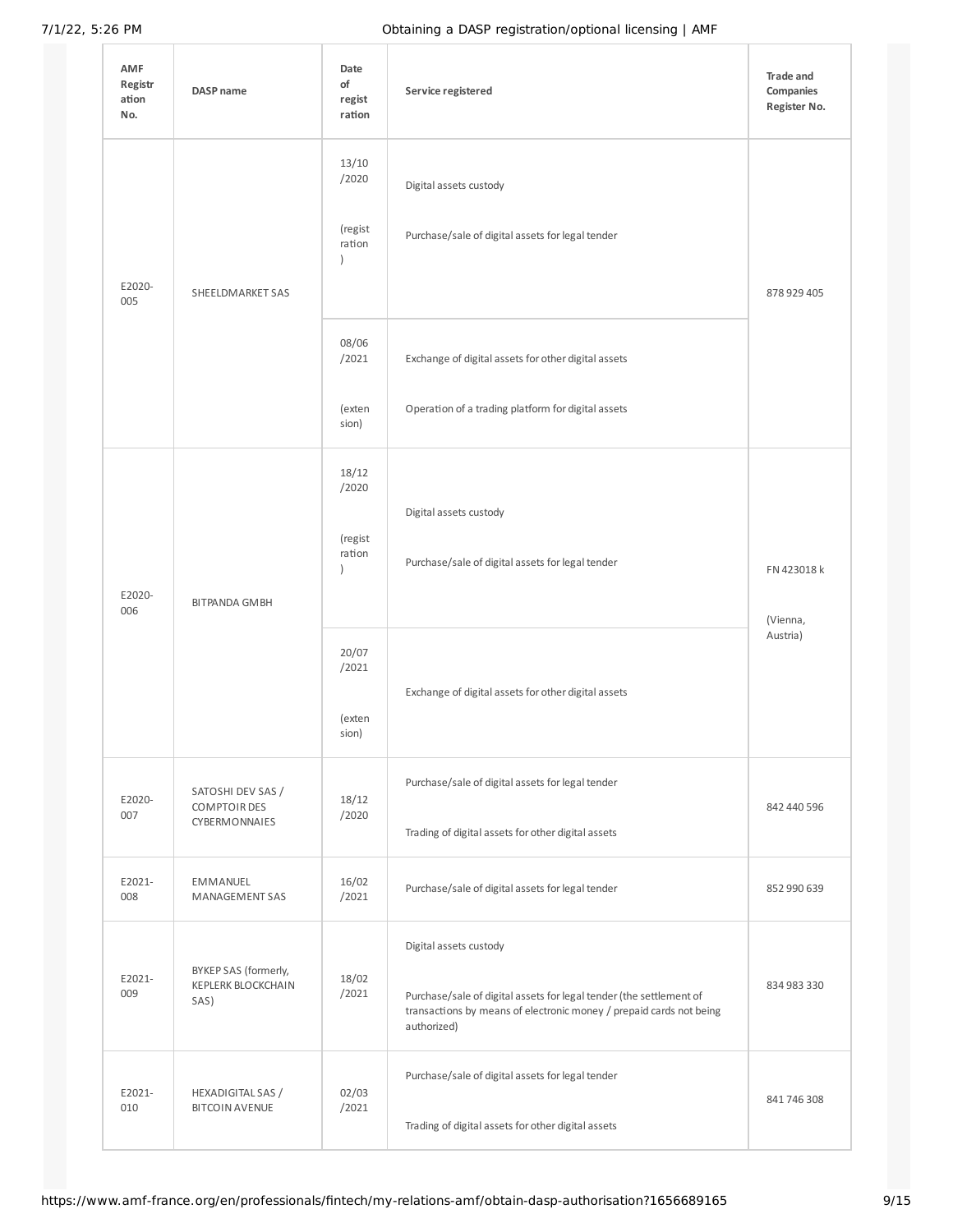| <b>AMF</b><br>Registr<br>ation<br>No. | DASP name                         | Date<br>of<br>regist<br>ration | Service registered                                 | <b>Trade and</b><br>Companies<br>Register No. |
|---------------------------------------|-----------------------------------|--------------------------------|----------------------------------------------------|-----------------------------------------------|
| E2021-<br>011                         | PAYMIUM SAS                       | 30/03<br>/2021                 | Digital assets custody                             | 533 264 800                                   |
|                                       |                                   |                                | Purchase/sale of digital assets for legal tender   |                                               |
|                                       |                                   | 01/07<br>/2022                 | Operation of a trading platform for digital assets |                                               |
| E2021-                                | DIGITAL EXCHANGE SAS              | 30/03<br>/2021                 | Digital assets custody                             |                                               |
| 012                                   | / ZEBITEX                         | 27/09<br>/2021                 | Operation of a trading platform for digital assets | 882 241 573                                   |
| E2021-<br>013                         | DIGITAL BROKER SAS /<br>ZEBITCOIN | 30/03<br>/2021                 | Purchase/sale of digital assets for legal tender   | 882 040 314                                   |
| E2021-<br>014                         | <b>LEONOD SARL</b>                | 13/04<br>/2021                 | Purchase/sale of digital assets for legal tender   | 849 566 559                                   |
|                                       | 2525 VENTURES B.V. /<br>LITEBIT   | 11/05<br>/2021                 | Digital assets custody                             | 63661438<br>(Rotterdam,<br>Netherlands)       |
| E2021-<br>015                         |                                   |                                | Purchase/sale of digital assets for legal tender   |                                               |
|                                       |                                   |                                | Trading of digital assets for other digital assets |                                               |
|                                       |                                   |                                | Digital assets custody                             |                                               |
| E2021-<br>016                         | <b>JUST MINING SAS</b>            | 11/05<br>/2021                 | Purchase/sale of digital assets for legal tender   | 829 840 735                                   |
|                                       |                                   |                                | Trading of digital assets for other digital assets |                                               |
| E2021-<br>017                         | <b>DESKOIN SAS</b>                | 11/05<br>/2021                 | Digital assets custody                             |                                               |
|                                       |                                   |                                | Purchase/sale of digital assets for legal tender   | 842 129 785                                   |
|                                       |                                   |                                | Trading of digital assets for other digital assets |                                               |
| E2021-<br>018                         | KAMIX SAS                         | 08/06<br>/2021                 | Digital assets custody                             | 849 505 979                                   |
|                                       |                                   |                                | Purchase/sale of digital assets for legal tender   |                                               |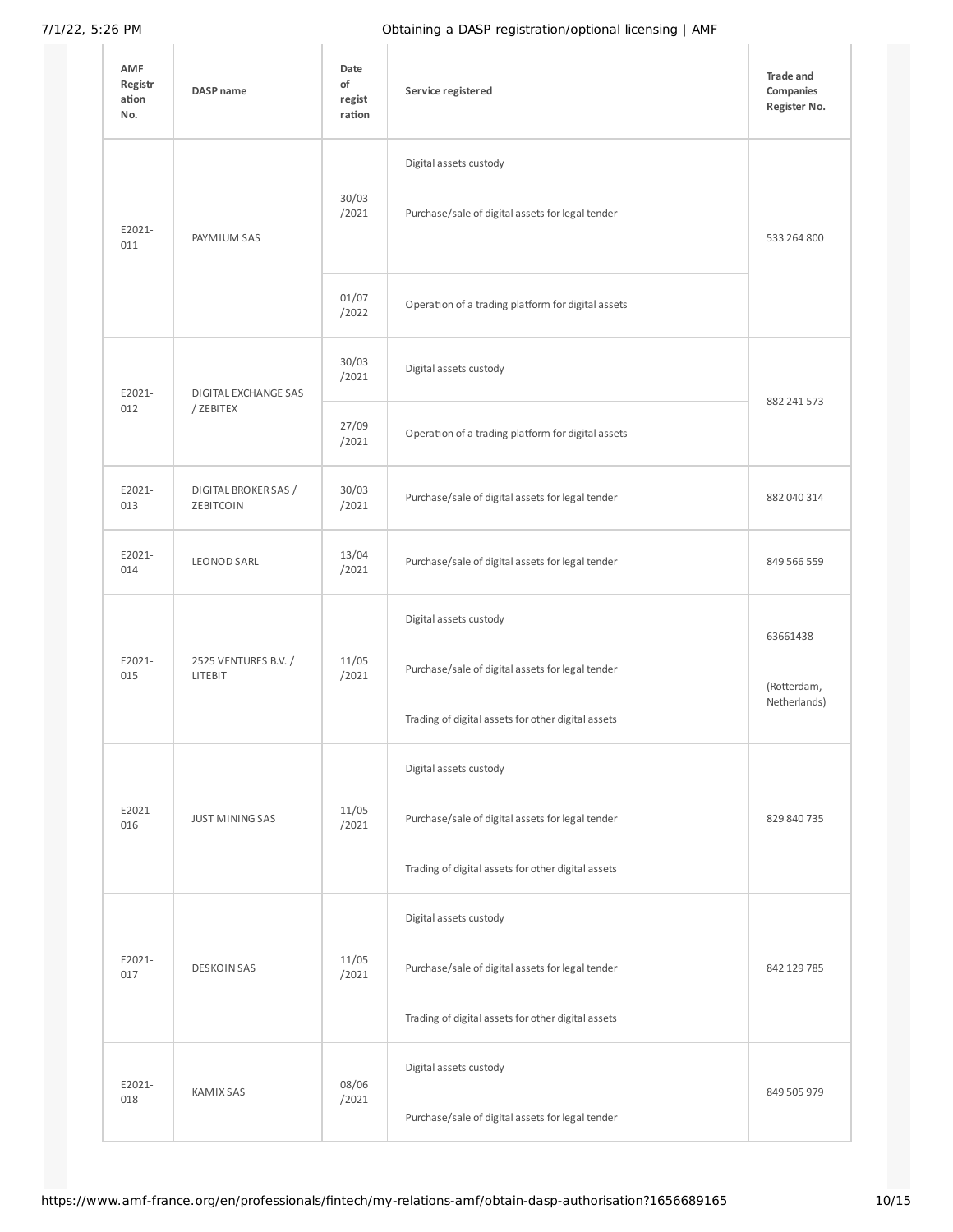| AMF<br>Registr<br>ation<br>No. | DASP name                                                         | Date<br>of<br>regist<br>ration | Service registered                                                            | Trade and<br>Companies<br>Register No. |
|--------------------------------|-------------------------------------------------------------------|--------------------------------|-------------------------------------------------------------------------------|----------------------------------------|
| E2021-<br>019                  | <b>FLOWDESK SAS</b>                                               | 22/06<br>/2021                 | Digital assets custody<br>Purchase/sale of digital assets for legal tender    | 883 604 647                            |
|                                |                                                                   |                                | Exchange of digital assets for other digital assets                           |                                        |
|                                | <b>TRAKX SAS</b>                                                  | 20/07<br>/2021                 | Digital assets custody<br>Purchase/sale of digital assets for legal tender    |                                        |
| E2021-<br>020                  |                                                                   |                                | Exchange of digital assets for other digital assets                           | 850 626 078                            |
|                                |                                                                   |                                | Operation of a trading platform for digital assets                            |                                        |
| E2021-<br>021                  | DUX SAS / DUX<br>RESERVE                                          | 20/07<br>/2021                 | Digital assets custody                                                        | 892 044 470                            |
|                                |                                                                   |                                | Purchase/sale of digital assets for legal tender                              |                                        |
| E2021-<br>022                  | <b>BLOCKCHAIN PROCESS</b><br>SECURITY SAS / FEEL<br><b>MINING</b> | 20/07<br>/2021                 | Digital assets custody<br>Exchange of digital assets for other digital assets | 835 275 090                            |
| E2021-<br>023                  | CAISSE DES DEPOTS ET<br>CONSIGNATIONS                             | 28/09<br>/2021                 | Digital assets custody                                                        | 180 020 026                            |
|                                |                                                                   |                                | Digital assets custody                                                        |                                        |
| E2021-<br>024                  | CRYPTOSIMPLE SAS                                                  | 26/10<br>/2021                 | Purchase/sale of digital assets for legal tender                              | 897 452 306                            |
|                                |                                                                   |                                | Exchange of digital assets for other digital assets                           |                                        |
| E2021-<br>025                  | <b>HYPERWEB SAS</b>                                               | 26/10<br>/2021                 | Digital assets custody                                                        |                                        |
|                                |                                                                   |                                | Purchase/sale of digital assets for legal tender                              | 890 774 136                            |
|                                |                                                                   |                                | Exchange of digital assets for other digital assets                           |                                        |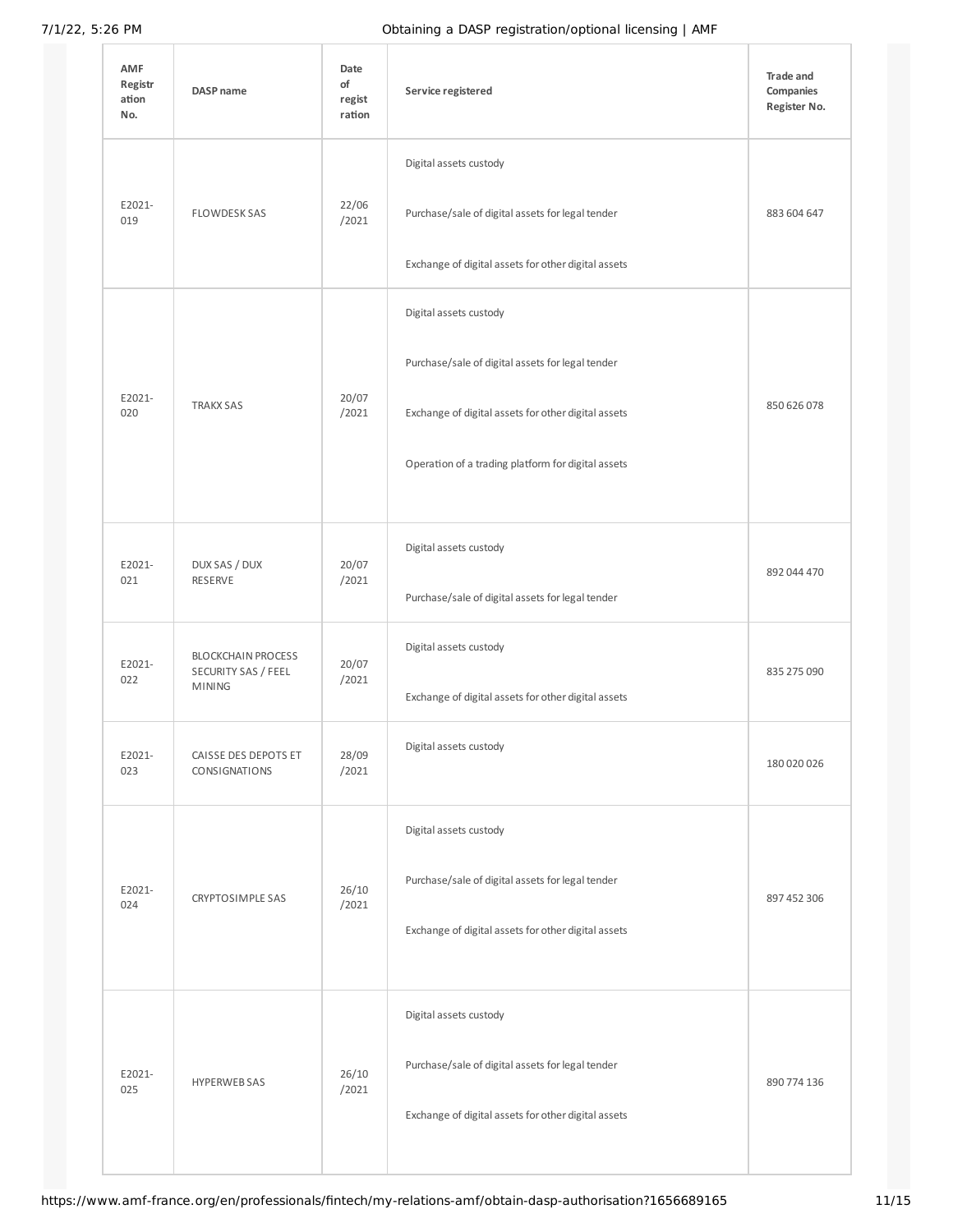| <b>AMF</b><br>Registr<br>ation<br>No. | <b>DASP</b> name                                              | Date<br>of<br>regist<br>ration | Service registered                                                                                                                | Trade and<br>Companies<br>Register No. |
|---------------------------------------|---------------------------------------------------------------|--------------------------------|-----------------------------------------------------------------------------------------------------------------------------------|----------------------------------------|
| E2021-<br>026                         | <b>DIGITAL</b><br>TECHNOLOGIES SAS /<br><b>EXPRESS CRYPTO</b> | 09/11<br>/2021                 | Purchase/sale of digital assets for legal tender                                                                                  | 840 493 316                            |
| E2021-<br>027                         | <b>BITSTACK SAS</b>                                           | 09/11<br>/2021                 | Digital assets custody<br>Purchase/sale of digital assets for legal tender                                                        | 899 125 090                            |
| E2021-<br>028                         | HEDGEGUARD<br>FINANCIAL SOFTWARE<br>SAS                       | 07/12<br>/2021                 | Digital assets custody<br>Exchange of digital assets for other digital assets                                                     | 490 656 238                            |
| E2022-<br>029                         | CARTEZI TECHNOLOGY<br>SAS                                     | 18/01<br>/2022                 | Digital assets custody<br>Purchase/sale of digital assets for legal tender                                                        | 830 470 894                            |
| E2022-<br>030                         | <b>KRIPTOWN SAS</b>                                           | 18/01<br>/2022                 | Digital assets custody<br>Purchase/sale of digital assets for legal tender<br>Operation of a trading platform for digital assets  | 838 268 415                            |
| E2022-<br>031                         | <b>GOAT SAS</b>                                               | 01/03<br>/2022                 | Exchange of digital assets for other digital assets                                                                               | 889 803 003                            |
| E2022-<br>032                         | DFI LABS SAS                                                  | 15/03<br>/2022                 | Exchange of digital assets for other digital assets                                                                               | 889 064 861                            |
| E2022-<br>033                         | BANQUE DELUBAC &<br><b>CIE</b>                                | 29/03<br>/2022                 | Digital assets custody<br>Purchase/sale of digital assets for legal tender<br>Exchange of digital assets for other digital assets | 305 776 890                            |
| E2022-<br>034                         | SWISSBORG SOLUTION<br>ΟÜ                                      | 12/04<br>/2022                 | Digital assets custody<br>Purchase/sale of digital assets for legal tender<br>Exchange of digital assets for other digital assets | 14769371<br>(RCS Tallinn,<br>Estonie)  |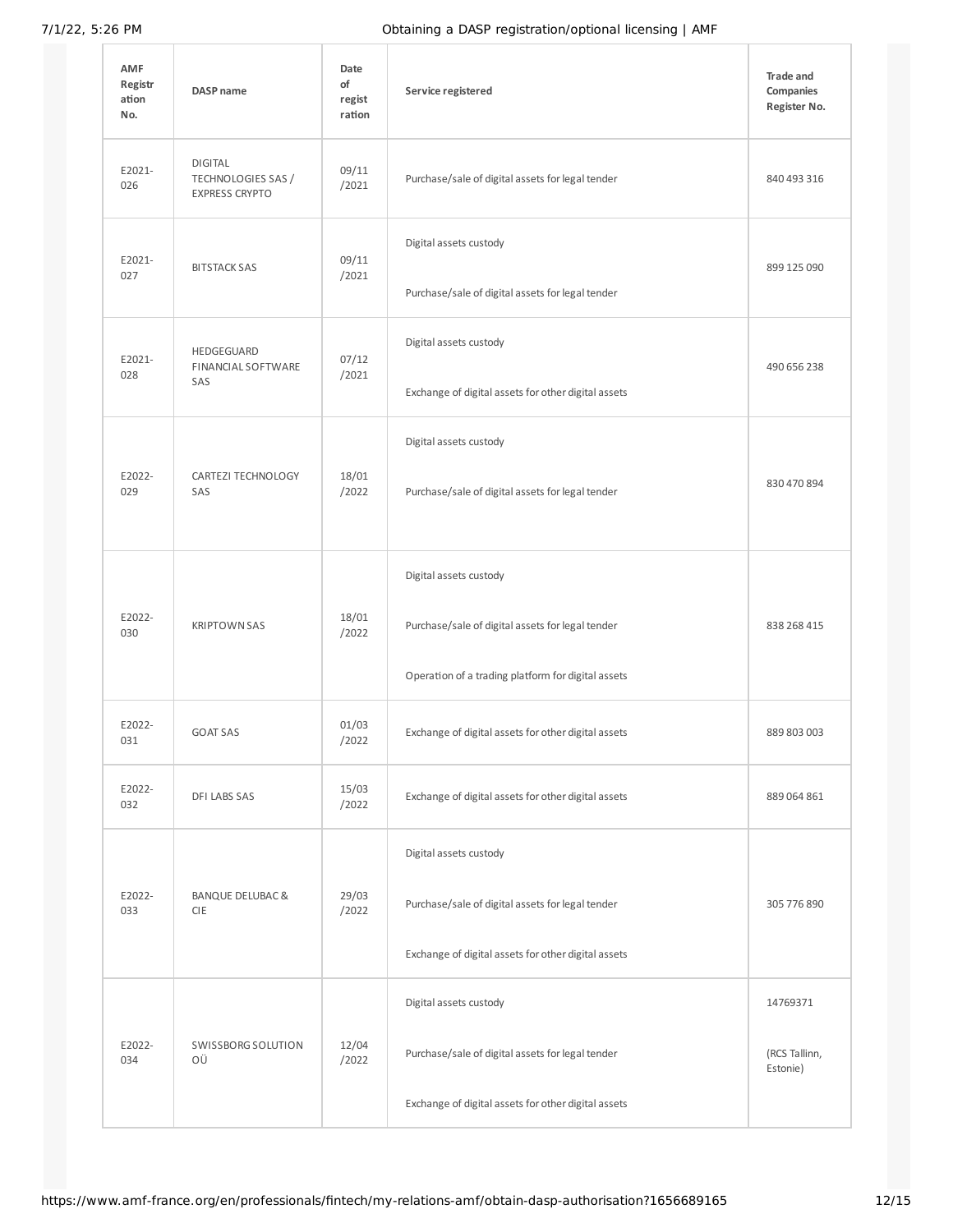| AMF<br>Registr<br>ation<br>No. | DASP name                 | Date<br>of<br>regist<br>ration | Service registered                                  | <b>Trade and</b><br>Companies<br>Register No. |
|--------------------------------|---------------------------|--------------------------------|-----------------------------------------------------|-----------------------------------------------|
| E2022-<br>035                  | MON LIVRET C              | 12/04<br>/2022                 | Digital assets custody                              |                                               |
|                                |                           |                                | Exchange of digital assets for other digital assets | 897 390 134                                   |
|                                |                           | 23/05<br>/2022                 | Purchase/sale of digital assets for legal tender    |                                               |
|                                |                           |                                | Digital assets custody                              |                                               |
| E2022-<br>036                  | <b>KLUB SAS</b>           | 12/04<br>/2022                 | Purchase/sale of digital assets for legal tender    | 887 636 140                                   |
|                                |                           |                                | Digital assets custody                              |                                               |
|                                | <b>BINANCE France SAS</b> | 04/05<br>/2022                 | Purchase/sale of digital assets for legal tender    |                                               |
| E2022-<br>037                  |                           |                                | Exchange of digital assets for other digital assets | 905 060 109                                   |
|                                |                           |                                | Operation of a trading platform for digital assets  |                                               |
| E2022-<br>038                  | ETORO (Europe) Limited    | 09/06<br>/2022                 | Digital assets custody                              | HE 200585                                     |
|                                |                           |                                | Purchase/sale of digital assets for legal tender    | (Nicosie,<br>Chypre)                          |
| E2022-<br>039                  | LYBER SAS                 | 22/06<br>/2022                 | Digital assets custody                              | 903 241 925                                   |
|                                |                           |                                | Exchange of digital assets for other digital assets |                                               |

# List of DASPs licensed by the AMF

As yet, no DASP has been licensed by the AMF.

Read more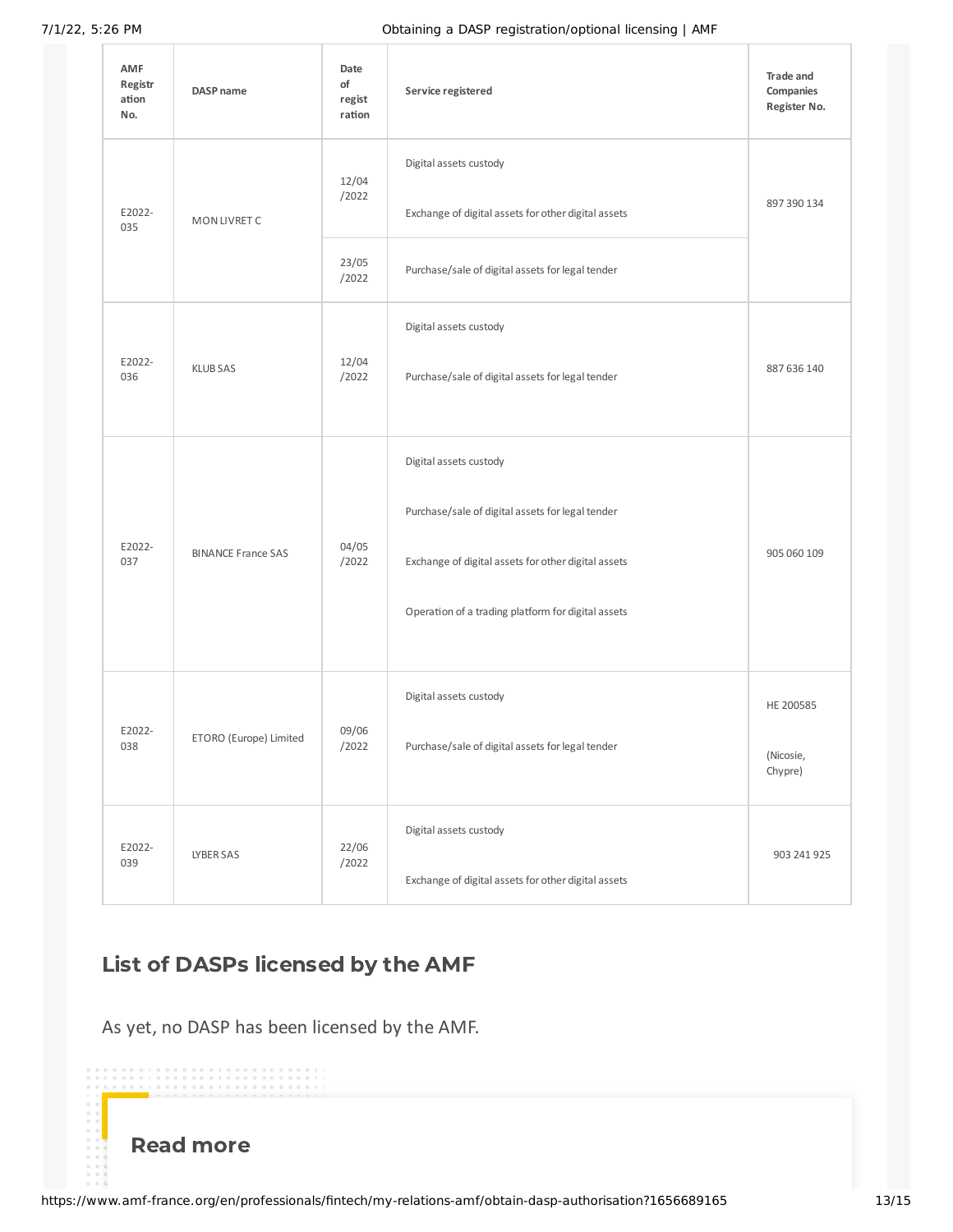Chapter X of Title IV of Book V of the [Monetary](https://www.legifrance.gouv.fr/codes/section_lc/LEGITEXT000006072026/LEGISCTA000038509568/2021-02-05/) and Financial Code on digital asset  $S$  service providers

Executive Order 2020-1544 of 9 December 2020 strengthening the anti-money laundering and [counter-financing](https://www.legifrance.gouv.fr/jorf/id/JORFTEXT000042636234) of terrorism framework applicable to digital s assets

- $\forall$  Title II of Book VII of the AMF General [Regulation:](https://reglement-general.amf-france.org/eli/fr/aai/amf/rg/livre/7/notes/fr.html) Digital asset service providers
- $\vee$  [DOC-2020-07:](https://www.amf-france.org/en/regulation/policy/doc-2020-07) Questions & answers on the digital asset service providers regime
- Instruction [DOC-2019-23:](https://www.amf-france.org/en/regulation/policy/doc-2019-23) Rules applicable to digital asset service providers

Digital assets service providers - [Cybersecurity](https://doctrine.amf-france.org/technique/proxy-lien?docId=workspace%3A%2F%2FSpacesStore%2F0a3bc47b-e103-4601-a9e4-9fda00b76784&famille=DOCTRINE&langue=en) system of requirements (version  $1.0$ 

AMF-CFT regulations - AMF clarifications regarding the main measures to be  $\triangleright$  [implemented](https://www.amf-france.org/sites/default/files/private/2021-07/aml-cft-regulations.pdf) by Digital Assets Service Providers

Decree [No.2019-1213](https://www.amf-france.org/sites/default/files/2020-01/decree-services-definitions-en.pdf) of 21st November 2019 relating to Digital Assets Service **N** Providers

Decree No. 2019-1248 of 28th November 2019 relating to the time limit for examining [applications](https://www.amf-france.org/sites/default/files/2020-01/decree-conseil-detat-en.pdf) for registration and license of digital assets service **N** providers

Initial [assessment](https://acpr.banque-france.fr/sites/default/files/medias/documents/202107_revue_acpr_premier_bilan_enregistrement_psan.pdf) of the registration of DASPs published in July 2021 in the ACPR  $\vee$  review (in French only)

# MY CONTACT AT THE AMF

- Markets Directorate

[psan@amf-france.org](mailto:psan@amf-france.org)